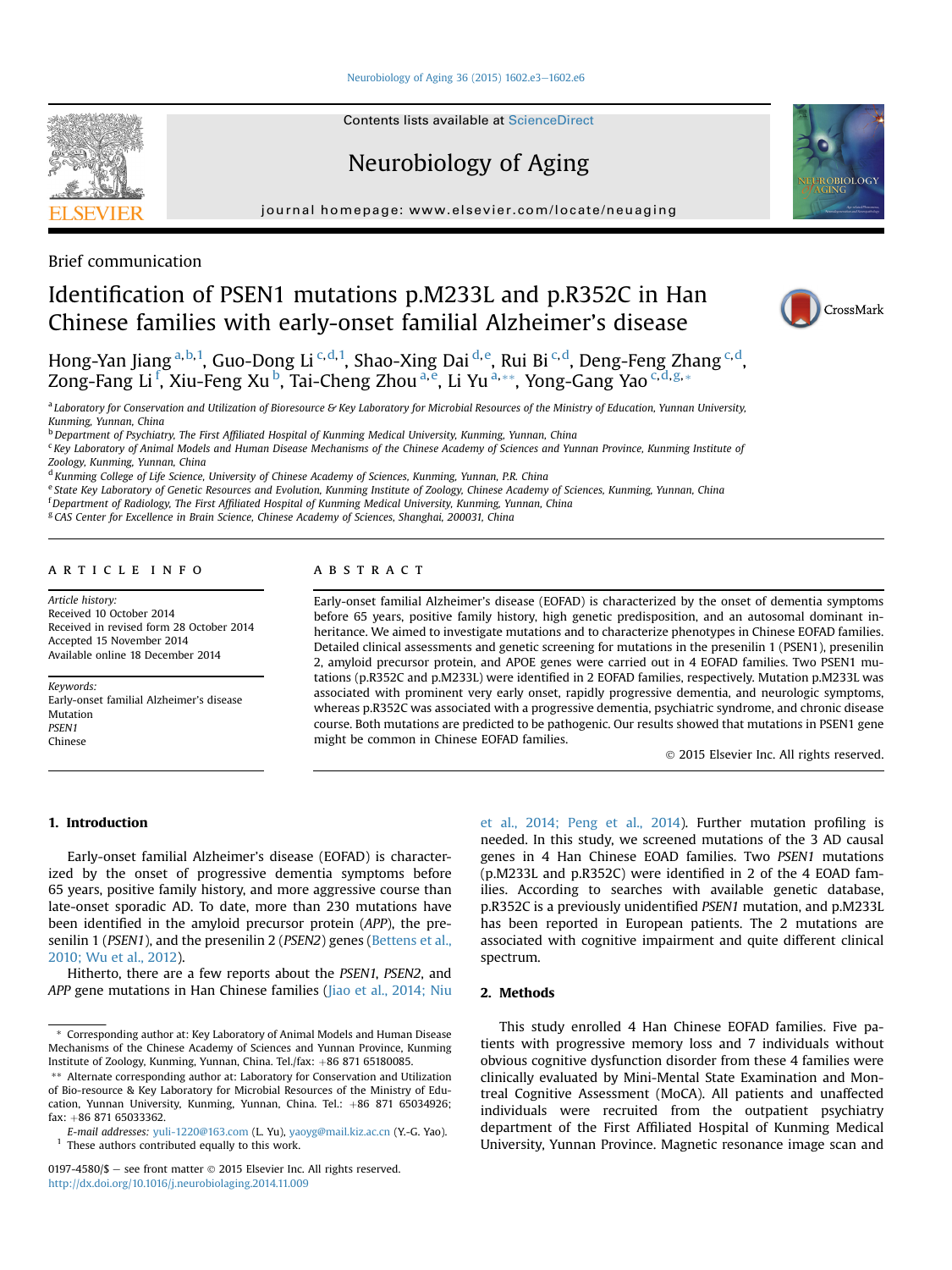blood testing were performed to exclude other causes of dementia. The study was approved by the Ethics Committee of Kunming Institute of Zoology, Chinese Academy of Sciences. Written informed consents were obtained from all patients or their guardians.

Pedigrees of the 4 Chinese families with EOFAD are listed in Fig. 1 and Supplementary Fig. 1. The detailed clinical features and sequencing methods are listed in the Supplementary Materials. The primer pairs and polymerase chain reaction conditions are listed in

Supplementary Table 1. The APOE status was investigated following the detailed methods described in our previous study ([Bi et al., 2014\)](#page--1-0).

## 3. Results

We evaluate the clinical phenotype and the clinical assessments score for partial individuals of the 4 families [\(Table 1](#page--1-0)). Brain magnetic resonance image of the probands from the 4 families showed generalized-global cerebral atrophy (Supplementary Fig. 2).



Fig. 1. Pedigrees of EOFAD families with PSEN1 mutations, sequencing chromatogram, evolutionary conservation analysis, and homology modeling of the PSEN1 protein with and without p.M233L and p.R352C. (A) Family 1 with p.M233L (c.697A>C) mutation. (B) Family 4 with p.R352C (c.1054C>T) mutation. Probands are marked by arrow, black symbols denote affected members, white symbols denote unaffected members, square denotes man, and circle denotes women. (C) Protein sequences of Homo sapiens (NP\_000012), Pan paniscus (XP\_003824183), Mus musculus (NP\_032969), Rattus norvegicus (NP\_062036), Bos taurus (NP\_777146), Ovis aries (XP\_004010819), Sus scrofa (NP\_001072135), Gallus gallus (NP\_989494), Xenopus laevis (NP\_001084023), and Danio rerio (NP\_571099) were retrieved from GenBank. (D) Secondary structural elements were colored from blue (N-terminus) to red (C-terminus). The residues in codons 233 and 352 were highlighted. The wild-type and mutant residues were colored with green and red, respectively. The active sites D257 and D385 were colored with orange. Mutations p.M233L and p.R352C change the side chain of residues in the positions 233 and 352. Abbreviation: EOFAD, early-onset familial Alzheimer's disease.